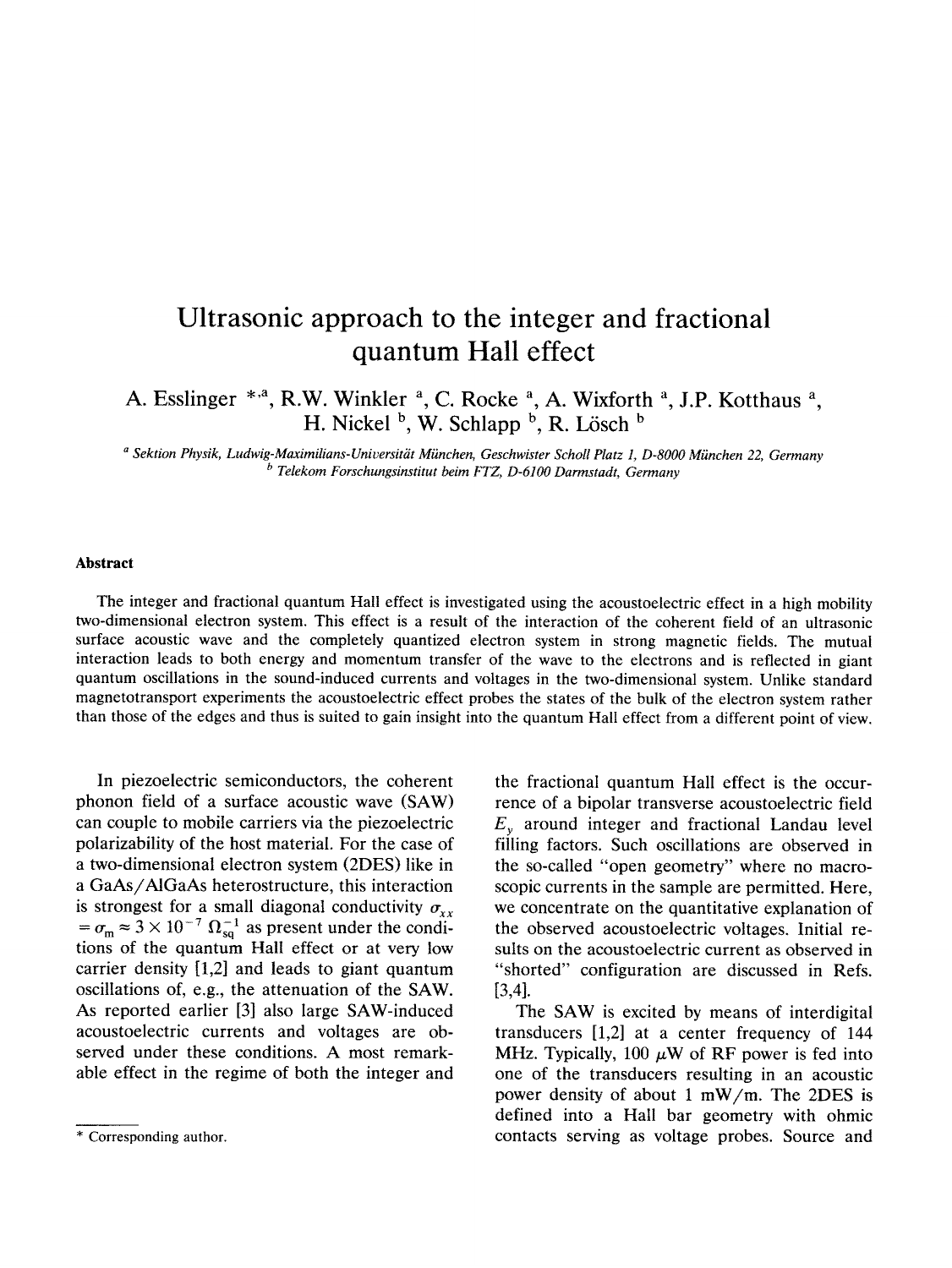

Fig. 1. Experimental results for the acoustoelectric fields  $E<sub>r</sub>$ (a) and  $E<sub>v</sub>$  (b) in open geometry as a function of the magnetic field B. The longitudinal field  $E_x$  exhibits a characteristic double-peak structure around integer filling factors, whereas the transverse field  $E_y$ , changes sign around those magnetic field values. The dashed lines are the results of a calculation employing the model as described in the text.

drain contacts of 20  $\mu$ m width are provided at both ends of the 2DES. The experiments reported here are performed on two different samples: SI (carrier density  $N_{\rm S} = 2.4 \times 10^{10}$  m- $\gamma$ ; mobility  $\mu = 150$  T<sup>-1</sup>) and S2 ( $N_s = 0.72 \times 10^{15}$  m  $\mu = 150 \text{ T}^{-1}$ ) in open geometry. Both the soundinduced longitudinal field  $E<sub>x</sub>$  and the transverse field  $E<sub>v</sub>$  are monitored at the voltage probes using standard lock-in techniques [3,4].

Typical experimental results for sample Sl are shown in Fig. 1 as solid lines. In Fig. la the longitudinal field  $E<sub>x</sub>$  and in Fig. 1b the transverse field  $E<sub>v</sub>$  are depicted as a function of the magnetic field  $B$ .  $E_r$  exhibits a double peak structure around integer filling factors  $\nu$  similar to those observed in SAW transmission measurements [1,2]. In contrast, the transverse field  $E<sub>v</sub>$  displays bipolar double peaks around integer fillings. Similar results are also obtained in the regime of the fractional quantum Hall effect. This is demonstrated for the low density sample S2 at  $T = 0.5$  K and for filling factor  $\nu = 1/3$ , as shown in Fig. 2a.

Existing theories [5] failed to explain some of our observations quantitatively. For example, the non-zero off-diagonal acoustoelectric voltage  $E<sub>r</sub>$ in the open geometry is not at all accounted for in Ref. [5]. Also the results as obtained in "shorted geometry" [3,4] are partially in contradiction with this model. More recently, however, a different model of the acoustoelectric interaction has been formulated by Fal'ko and Iordanskii [6] and by Winkler et al. [7]. We here restrict ourselves to a sketch of the basic ideas of this model and refer



Fig. 2. (a) Experimentally obtained acoustoelectric fields  $E_x$  and  $E_y$  in open geometry for the low-density sample S2. Also for the fractional filling factor  $\nu = 1/3$ , the characteristic signature of the acoustoelectric effect is observed. (b) Calculated acoustoelectric fields using measured magnetotransport tensor components.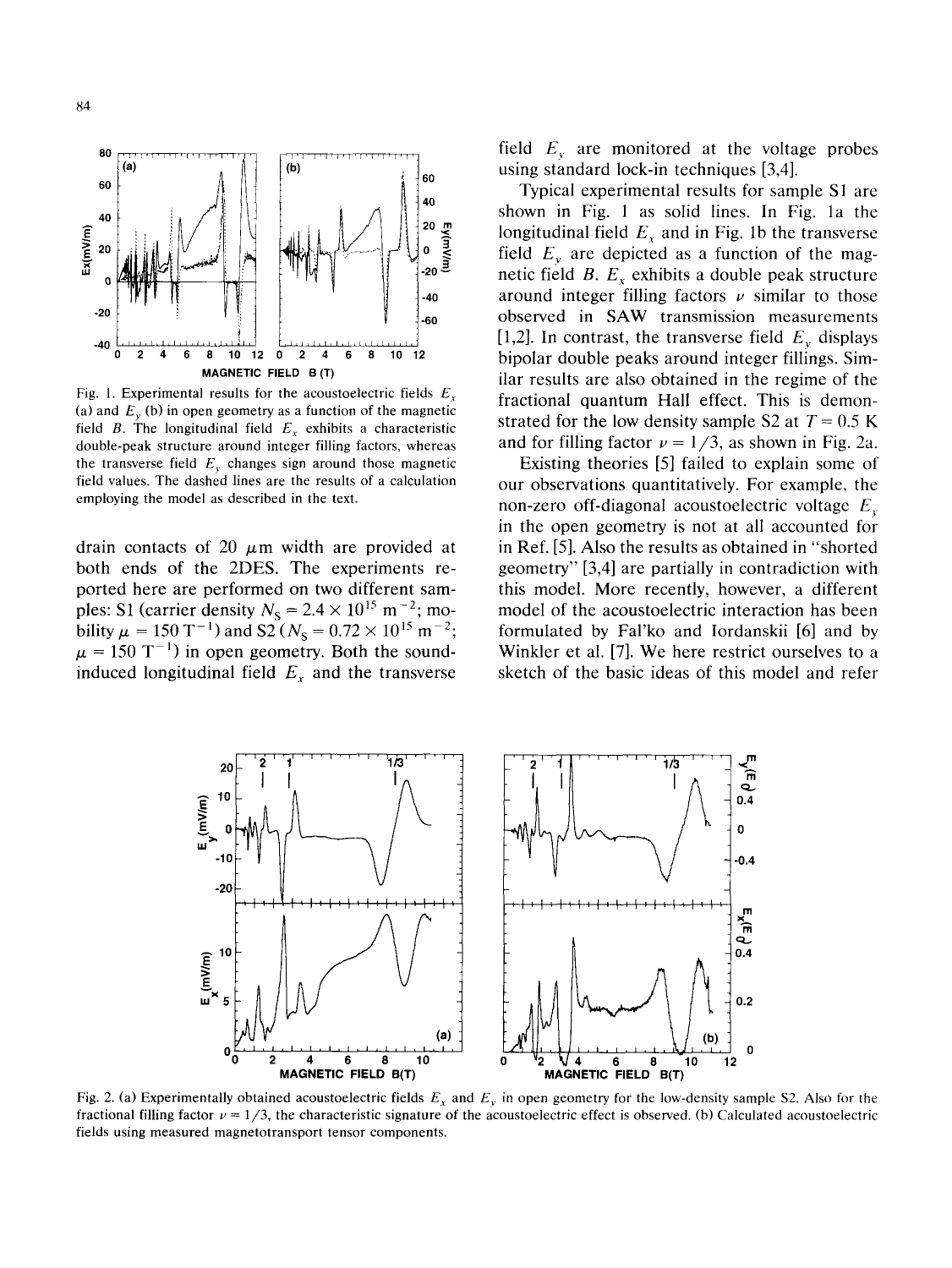the reader to a more detailed description in the original references.

On piezoelectric materials a SAW leads to a piezoelectric field propagating with the speed of sound:

$$
E_{\rm p}(x,\,t)=-\frac{\mathrm{d}}{\mathrm{d}x}\Phi(x,\,t)=E_{\rm m}\mathrm{e}^{\mathrm{i}(kx-\omega t)}.\qquad(1)
$$

This field is screened by the mobile carriers depending on the local diagonal conductivity  $\sigma_{xx}$ and the effective field is then given by [2]

$$
E_{\text{eff}}(x, t) = E_{\text{p}}(x, t) + E_{\text{ind}}(x, t)
$$

$$
= \frac{E_{\text{p}}(x, t)}{1 + \text{i}(\sigma_{xx}/\sigma_{\text{m}})},
$$
(2)

where  $E_{\text{ind}}$  is phase-shifted with respect to  $E_{\text{p}}$  by  $\Phi = \arctg(\sigma_{xx}/\sigma_{m})$ . Thus the generated local acoustoelectric current,

$$
j_{\alpha}(x, t) = \sigma_{\alpha x} E_{\text{eff}}(x, t), \quad \alpha = (x, y)
$$
 (3)  
gives rise to a modulated carrier density and thus

gives rise to a modulated carrier density and thus a modulated local conductivity tensor:

$$
N_{\rm S}(x, t) = N_{\rm S}^0 + \Delta N_{\rm S} e^{i(kx - \omega t)}
$$
  
and

$$
\sigma(x, t) = \sigma_0 + \frac{\partial \sigma}{\partial N_S} \Delta N_S(x, t)
$$
 (4)

with an amplitude  $\Delta N_s$  much smaller than the equilibrium value  $N_{\rm S}^0$ . Using the continuity equation, the oscillating part of the charge density can now be related to  $E_{\text{eff}}$ :

$$
\Delta N_{\rm S}(x, t) = -\frac{k\sigma_{xx}E_{\rm eff}(x, t)}{e\omega}
$$

$$
= -\frac{\sigma_{xx}E_{\rm eff}(x, t)}{ec}.
$$
(5)

Here,  $c$  denotes the speed of sound, whereas the other symbols have their usual meaning. For  $\Gamma_{xx}$  $= \Gamma_m$  and an amplitude of the SAW  $\mu_z = 0.1$ A,  $\Delta N_{\rm s}/N_{\rm s}^0 \approx 1 \times 10^{-3}$ . The time average of the acoustoelectric current has two components.

$$
\langle j_{\alpha}(x) \rangle_{t}
$$
\n
$$
= \left\langle \left( \sigma_{\alpha x}^{0} + \frac{\partial \sigma_{\alpha x}}{\partial N_{S}} \Delta N_{S}(x, t) \right) E_{\text{eff}}(x, t) \right\rangle_{t}
$$
\n
$$
= -\frac{\partial \sigma_{\alpha x}}{\partial N_{S}} \frac{1}{ce} \left\langle \left( \sigma_{xx}^{0} E_{\text{eff}}(x, t) \right) E_{\text{eff}}(x, t) \right\rangle_{t}, \tag{6}
$$

because  $\langle \sigma_{\alpha x}^0 E_{\text{eff}}(x, t) \rangle_t = 0$  is zero and there is no phase shift between  $E_{\text{eff}}$  and  $\Delta N_{\text{S}}$ . In other words, the acoustoelectric current is a quadratic function in  $E_{\text{eff}}$  thus representing the local quadratic response of the 2D electron system to the piezoelectric field of the SAW. On the other hand, the attenuation of the wave [1,2] and the relative dissipated power density are given by

$$
\langle \Gamma \rangle_t = -\frac{1}{I} \frac{\partial I}{\partial x} = \frac{1}{I} \langle \sigma_{xx} E_{\text{eff}}^2(x, t) \rangle_t, \tag{7}
$$

respectively. Here,  $I$  denotes the acoustic intensity of the wave. As  $\Delta N_{\rm S} \ll N_{\rm S}^0$ , the expressions (6) and (7) are identical and the acoustoelectric current can be expressed in terms of the attenuation  $\Gamma$ ,

$$
\langle j_{\alpha}(x) \rangle_{t} = -\frac{\partial \sigma_{\alpha x}}{\partial N_{\rm S}} \frac{1}{ce} \langle I \cdot \Gamma \rangle_{t} \hat{e}_{x}
$$

$$
= -\frac{\partial \sigma_{\alpha x}}{\partial N_{\rm S}} \frac{1}{e} \langle Q \rangle_{t} \hat{e}_{x}.
$$
(8)

Here,  $Q = I \cdot \Gamma/c$  represents a "phonon pressure" proportional to both  $\Gamma$  and  $I$ , and  $\hat{e}_r$  a unit vector in the direction of sound propagation. The acoustoelectric tensor  $\Lambda$  [5] defines the proportionality between the current and the phonon pressure Q, namely  $j_i = A_{ii}Q_i$  and is in our model given by

$$
\Lambda = -\frac{1}{e} \frac{\partial \sigma}{\partial N_S}.
$$
 (9)

This is the most important result of the above calculation. It is in contrast to Ref. [5] where  $\Lambda$ turns out to be directly proportional to the conductivity tensor  $\sigma$ , whereas in our case it is given by its *derivative*  $\partial \sigma / \partial N_s$ . Both quantities, however, converge for vanishing magnetic field since here the conductivity is linear in the carrier density. This non-linear relation between the acoustoelectric tensor and the carrier density is essential for the acoustoelectric effect in strong quantizing magnetic fields. Now, the field components  $E_x$  and  $E_y$  can be calculated:

$$
E_x = \frac{I \cdot \Gamma}{ceN_S} \left( \nu \rho_{xy} \frac{\partial \sigma_{yx}}{\partial \nu} + \nu \rho_{xx} \frac{\partial \sigma_{xx}}{\partial \nu} \right);
$$
  
\n
$$
E_y = \frac{I \cdot \Gamma}{ceN_S} \left( \nu \rho_{yx} \frac{\partial \sigma_{xx}}{\partial \nu} + \nu \rho_{yy} \frac{\partial \sigma_{yx}}{\partial \nu} \right),
$$
 (10)